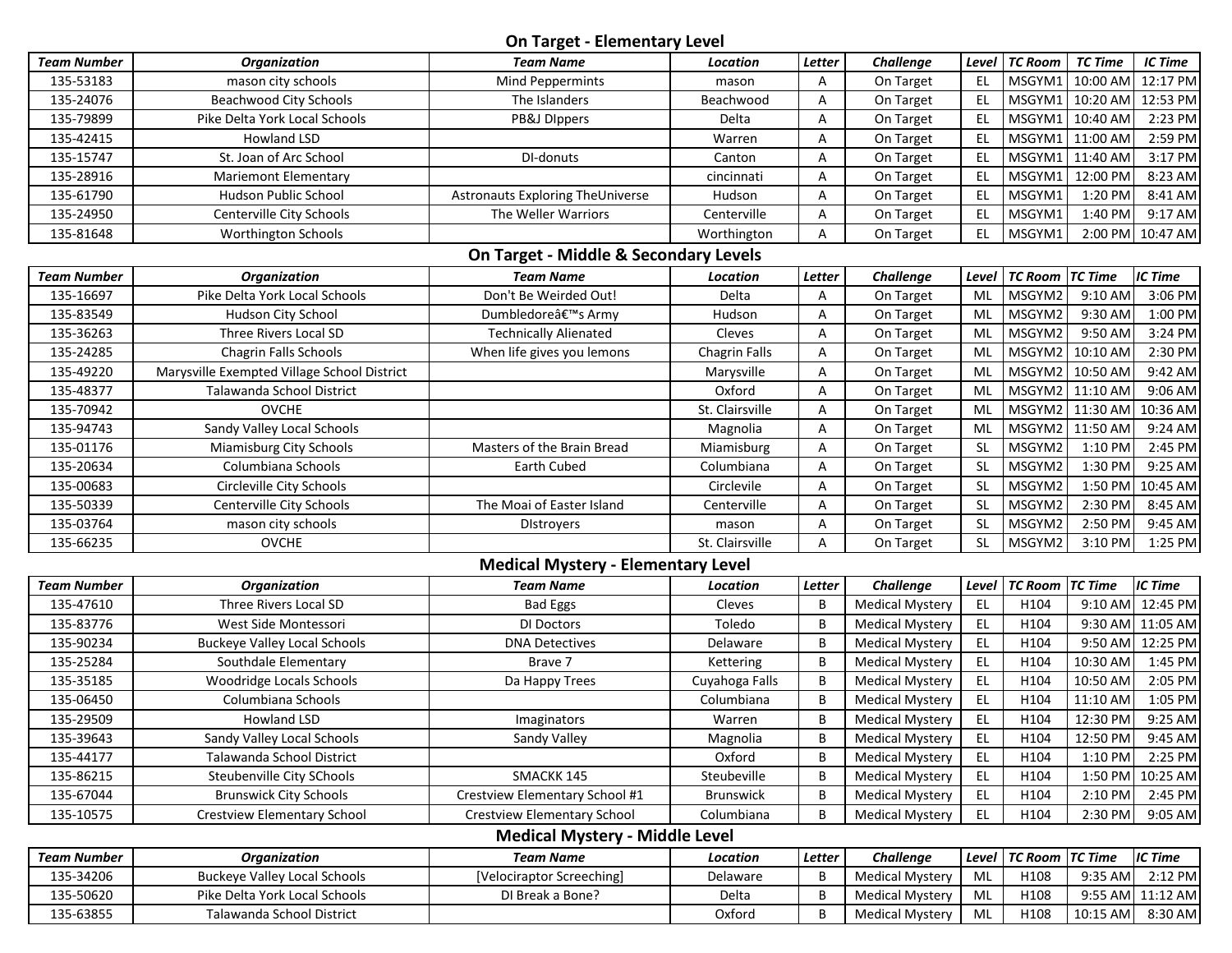| 135-99086                         | <b>Beaver Local Schools</b>           |                                          | Lisbon                    | B            | <b>Medical Mystery</b> | ML                                          | H108                      | 10:55 AM       | 1:18 PM           |  |
|-----------------------------------|---------------------------------------|------------------------------------------|---------------------------|--------------|------------------------|---------------------------------------------|---------------------------|----------------|-------------------|--|
| 135-54733                         | <b>Barberton City Schools</b>         | The Purple Crumbs Stuck in Your          | Barberton, Ohio           | B            | <b>Medical Mystery</b> | ML                                          | H108                      | 11:15 AM       | 2:48 PM           |  |
| 135-16293                         | Centerville City Schools              | Children of the Cornflaek                | Centerville               | B            | Medical Mystery        | ML                                          | H108                      | 11:35 AM       | 1:36 PM           |  |
| 135-14801                         | Milton Union Exempted Village Schools |                                          | <b>West Milton</b>        | B            | <b>Medical Mystery</b> | ML                                          | H108                      |                | 12:55 PM 10:18 AM |  |
| 135-55335                         | Crestview Middle School               | Savage Sisters                           | Columbiana                | B            | <b>Medical Mystery</b> | ML                                          | H108                      |                | 1:15 PM 10:54 AM  |  |
| 135-82033                         | Forest Hills School District          | <b>Wilson Elementary</b>                 | Cincinnati                | B            | <b>Medical Mystery</b> | ML                                          | H108                      |                | 1:35 PM 11:30 AM  |  |
| 135-80254                         | St. Clairsville-Richland City Schools | St. C Rolling Thinkers                   | St. Clairsville           | B            | <b>Medical Mystery</b> | ML                                          | H108                      | 2:15 PM        | 8:48 AM           |  |
| 135-27249                         | Beachwood City Schools                | The Awesomes                             | Beachwood                 | B            | <b>Medical Mystery</b> | ML                                          | H108                      |                | 2:35 PM 12:42 PM  |  |
|                                   |                                       | <b>Medical Mystery - Secondary Level</b> |                           |              |                        |                                             |                           |                |                   |  |
| <b>Team Number</b>                | <b>Organization</b>                   | <b>Team Name</b>                         | Location                  | Letter       | Challenge              | Level                                       | <b>TC Room</b>            | <b>TC Time</b> | <b>IC Time</b>    |  |
| 135-60024                         | <b>Barberton City Schools</b>         | The Tigabunnies                          | Barberton, Ohio           | B            | <b>Medical Mystery</b> | <b>SL</b>                                   | H121                      | 10:15 AM       | 11:25 AM          |  |
| 135-96387                         | Circleville City Schools              |                                          | Circlevile                | B            | <b>Medical Mystery</b> | <b>SL</b>                                   | H121                      | 10:35 AM       | 12:45 PM          |  |
| 135-54482                         | Indian Creek Local Schools            | The Klax                                 | Wintersville              | B            | <b>Medical Mystery</b> | <b>SL</b>                                   | H121                      | 10:55 AM       | 1:45 PM           |  |
| 135-87460                         | Dayton Regional STEM School           | Bee's?                                   | Kettering                 | B            | <b>Medical Mystery</b> | <b>SL</b>                                   | H121                      | 11:35 AM       | 1:05 PM           |  |
| 135-28451                         | Indian Creek Local schools            | <b>BRICK</b>                             | Wintersville              | B            | <b>Medical Mystery</b> | $\mathsf{SL}% _{2}\left( \mathbb{Z}\right)$ | H121                      | 11:55 AM       | 2:25 PM           |  |
| 135-75270                         | Centerville City Schools              | The Demuring Whirly Twirly Rural         | Centerville               | B            | <b>Medical Mystery</b> | <b>SL</b>                                   | H121                      | 1:15 PM        | 9:05 AM           |  |
| 135-63514                         | <b>Buckeye Valley Local Schools</b>   | No LifeJust DI                           | Delaware                  | B            | <b>Medical Mystery</b> | <b>SL</b>                                   | H121                      | 1:35 PM        | 11:05 AM          |  |
| 135-39157                         | Sandy Valley                          | <b>High Velocity Five</b>                | magnolia ohio             | B            | <b>Medical Mystery</b> | <b>SL</b>                                   | H121                      |                | 1:55 PM 10:25 AM  |  |
| 135-68103                         | Mariemont High School                 | undecided.                               | cincinnati                | B            | <b>Medical Mystery</b> | <b>SL</b>                                   | H121                      | $2:15$ PM      | 3:05 PM           |  |
| <b>Game On - Elementary Level</b> |                                       |                                          |                           |              |                        |                                             |                           |                |                   |  |
| <b>Team Number</b>                | <b>Organization</b>                   | <b>Team Name</b>                         | Location                  | Letter       | Challenge              | Level                                       | <b>TC Room</b>            | <b>TC Time</b> | <b>IC Time</b>    |  |
| 135-50592                         | Columbiana Schools                    |                                          | Columbiana                | C            | Game On                | EL                                          | M109                      | 9:20 AM        | 1:06 PM           |  |
| 135-25485                         | Lakota DI                             | The Space Oddities                       | <b>West Chester</b>       | $\mathsf C$  | Game On                | <b>EL</b>                                   | M109                      | 9:40 AM        | 8:18 AM           |  |
| 135-34515                         | Lebanon City Schools                  | LCS Hums                                 | Lebanon                   | C            | Game On                | <b>EL</b>                                   | M109                      | 10:00 AM       | 8:36 AM           |  |
| 135-24424                         | Springmyer Elementary                 | DI Diamonds                              | Cincinnati                | C            | Game On                | <b>EL</b>                                   | M109                      | 10:20 AM       | 8:54 AM           |  |
| 135-38564                         | Centerville City Schools              |                                          | Centerville               | C            | Game On                | <b>EL</b>                                   | M109                      | 11:00 AM       | 9:12 AM           |  |
| 135-64401                         | Joseph Badger Schools                 |                                          | Farmdale                  | $\mathsf{C}$ | Game On                | EL.                                         | M109                      | 11:20 AM       | 1:42 PM           |  |
| 135-61808                         | Bay Village Westerly                  |                                          | <b>Bay Village</b>        | $\mathsf C$  | Game On                | EL.                                         | M109                      | 11:40 AM       | 2:00 PM           |  |
| 135-99202                         | <b>Worthington Schools</b>            | <b>Evening Street Crafters</b>           | Worthington               | C            | Game On                | <b>EL</b>                                   | M109                      | 1:00 PM        | 10:06 AM          |  |
| 135-68184                         | Pike Delta York Local Schools         | Livinâ€ <sup>™</sup> DI Life             | Delta                     | $\mathsf C$  | Game On                | EL                                          | M109                      |                | 1:20 PM 10:42 AM  |  |
| 135-47574                         | <b>Barberton City Schools</b>         | Purple Magicians Totally T.Psych         | Barberton, Ohio           | C            | Game On                | <b>EL</b>                                   | M109                      |                | 1:40 PM 11:00 AM  |  |
| 135-44598                         | Karaffa Elementary School             | The Golden Girls                         | Toronto                   | $\mathsf C$  | Game On                | <b>EL</b>                                   | M109                      |                | 2:00 PM 11:36 AM  |  |
|                                   |                                       | <b>Game On - Middle Level</b>            |                           |              |                        |                                             |                           |                |                   |  |
| <b>Team Number</b>                | <b>Organization</b>                   | <b>Team Name</b>                         | Location                  | Letter       | <b>Challenge</b>       | Level                                       | <b>TC Room</b>            | <b>TC Time</b> | IC Time           |  |
| 135-01011                         | Talawanda School District             |                                          | Oxford                    | C            | Game On                | ML                                          | <b>AUD</b>                |                | 9:35 AM 12:27 PM  |  |
| 135-04581                         | Joseph Badger Schools                 |                                          | Farmdale                  | $\mathsf{C}$ | Game On                | ML                                          | <b>AUD</b>                |                | 9:55 AM 2:15 PM   |  |
| 135-90583                         | <b>Bloom Carroll DI</b>               | <b>Wiggly Worms</b>                      | Carroll, OH               | C            | Game On                | ML                                          | <b>AUD</b>                | 10:15 AM       | 1:03 PM           |  |
| 135-53479                         | Leetonia Schools                      | The Brainy Bears                         | Leetonia                  | C            | Game On                | ML                                          | <b>AUD</b>                | 10:35 AM       | 1:21 PM           |  |
| 135-45298                         | Kenston Destination Imagination       | The Click-Clicks                         | Chagrin Falls             | C            | Game On                | ML                                          | <b>AUD</b>                | 11:15 AM       | 1:57 PM           |  |
| 135-58615                         | Gesu School                           | Candy Queens                             | <b>University Heights</b> | $\mathsf C$  | Game On                | ML                                          | <b>AUD</b>                | 11:35 AM       | 2:33 PM           |  |
| 135-18275                         | Centerville City Schools              |                                          | Centerville               | $\mathsf C$  | Game On                | ML                                          | <b>AUD</b>                | 12:55 PM       | 8:33 AM           |  |
| 135-02579                         | <b>Tipp Monroe Community Services</b> |                                          | <b>Tipp City</b>          | $\mathsf C$  | Game On                | ML                                          | <b>AUD</b>                | 1:15 PM        | 8:51 AM           |  |
| 135-44245                         | <b>Terrace Park Elementary</b>        | The Trouble Makers                       | <b>Terrace Park</b>       | С            | Game On                | ML                                          | <b>AUD</b>                | 1:35 PM        | 9:45 AM           |  |
| 135-60551                         | Indian Creek Local Schools            | One Level Up                             | Wintersville              | C            | Game On                | ML                                          | AUD                       |                | 1:55 PM 10:03 AM  |  |
|                                   |                                       | <b>Game On - Secondary Level</b>         |                           |              |                        |                                             |                           |                |                   |  |
| <b>Team Number</b>                | <b>Organization</b>                   | <b>Team Name</b>                         | Location                  | Letter       | Challenge              |                                             | Level   TC Room   TC Time |                | <b>IC Time</b>    |  |
|                                   |                                       |                                          |                           |              |                        |                                             |                           |                |                   |  |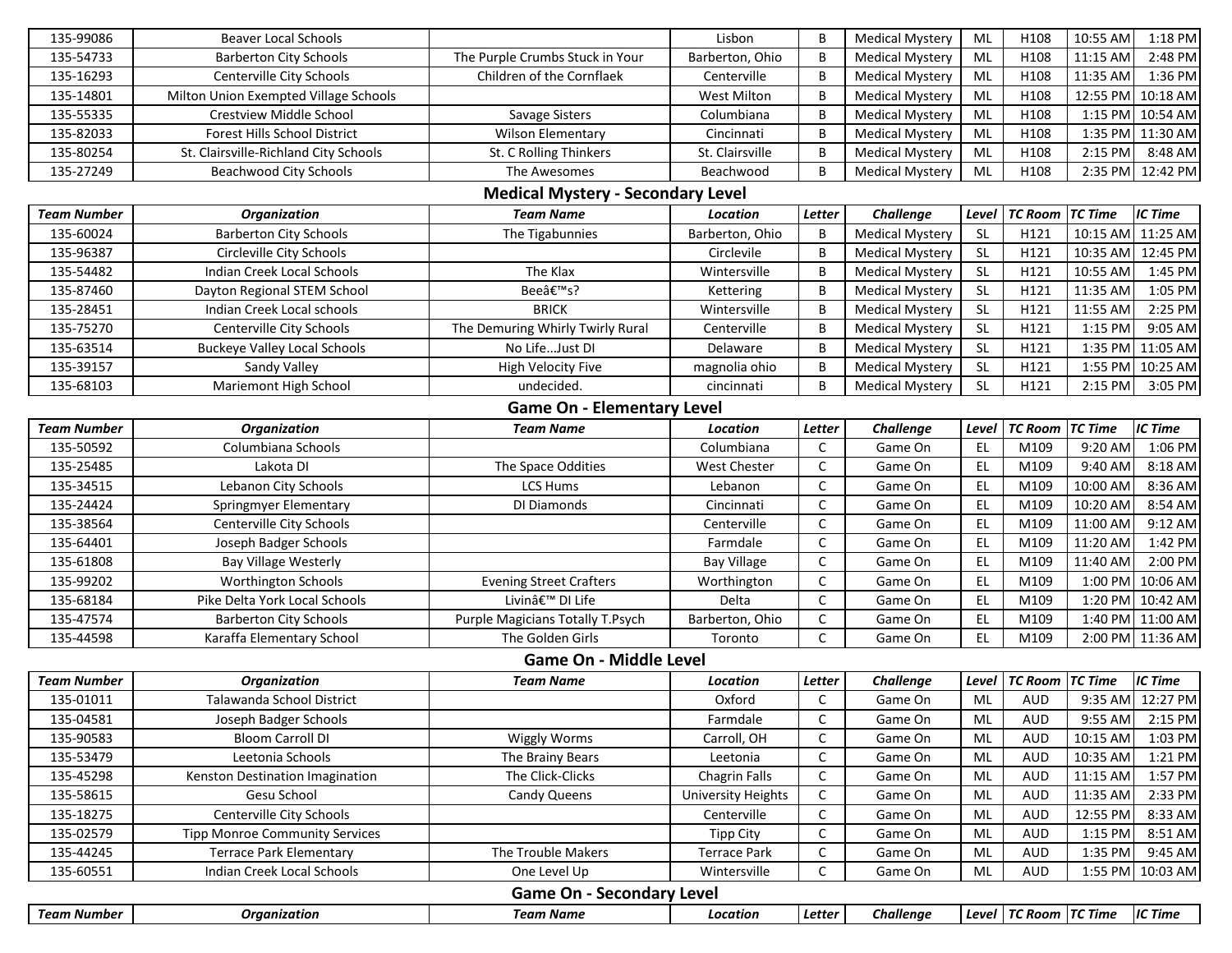| 135-14173                          | Rocky River City School District                      |                                           | Rocky River            | Ε                          | Monster Effects      | EL.                    | HSGYM1                       |                      | 9:30 AM 10:30 AM   |
|------------------------------------|-------------------------------------------------------|-------------------------------------------|------------------------|----------------------------|----------------------|------------------------|------------------------------|----------------------|--------------------|
| 135-04705                          | <b>Tipp Monroe Community Services</b>                 |                                           | Tipp City              | Е                          | Monster Effects      | EL                     | HSGYM1                       |                      | 9:10 AM 10:10 AM   |
| <b>Team Number</b>                 | <b>Organization</b>                                   | <b>Team Name</b>                          | Location               | Letter                     | Challenge            | Level                  | <b>TC Room</b>               | <b>TC Time</b>       | <b>IC Time</b>     |
|                                    |                                                       | <b>Monster Effects - Elementary Level</b> |                        |                            |                      |                        |                              |                      |                    |
| 135-62919                          | Warren City School                                    | DI - Wise                                 | Warren                 | D                          | Heads Up             | <b>SL</b>              | M210                         | 3:10 PM              | 1:59 PM            |
| 135-50854                          | Circleville City Schools                              | Put Down the Cat!                         | Circlevile             | D                          | Heads Up             | SL                     | M210                         |                      | 2:50 PM 10:59 AM   |
| 135-40530                          | Aurora City Schools                                   | Mr. Stark, We Don't Feel So Good          | <b>AURORA</b>          | D                          | Heads Up             | <b>SL</b>              | M210                         |                      | 2:30 PM 10:41 AM   |
| 135-12818                          | <b>Beachwood City Schools</b>                         | The Group Happy                           | Beachwood              | D                          | Heads Up             | <b>SL</b>              | M210                         |                      | 1:50 PM 10:05 AM   |
| 135-83560                          | <b>Swanton Local Schools</b>                          |                                           | Swanton                | D                          | Heads Up             | <b>SL</b>              | M210                         | 1:30 PM              | 9:29 AM            |
| 135-51653                          | <b>Toronto City Schools</b>                           | Lady K-Nights                             | Toronto                | D                          | Heads Up             | <b>SL</b>              | M210                         | 1:10 PM              | 2:53 PM            |
| 135-60500                          | Youngstown Early College                              | CaSh Money Sloth                          | Youngstown             | D                          | Heads Up             | <b>SL</b>              | M210                         | 11:50 AM             | 9:11 AM            |
| 135-79661                          | Tri-Village Local School                              | A Bit Much                                | <b>New Paris</b>       | D                          | Heads Up             | <b>SL</b>              | M210                         | 11:30 AM             | 8:53 AM            |
| 135-89024                          | <b>Buckeye Valley Local Schools</b>                   | Connor is Awesome                         | Delaware               | D                          | Heads Up             | <b>SL</b>              | M210                         | 11:10 AM             | 1:05 PM            |
| 135-86120                          | Miamisburg City Schools                               | Masters of the Brain Bread                | Miamisburg             | D                          | Heads Up             | <b>SL</b>              | M210                         | 10:50 AM             | 2:17 PM            |
| 135-71853                          | <b>Bellbrook schools</b>                              |                                           | Xenia                  | D                          | Heads Up             | <b>SL</b>              | M210                         | 10:10 AM             | 8:35 AM            |
| 135-70504                          | Dayton Regional STEM School                           |                                           | Kettering              | D                          | Heads Up             | <b>SL</b>              | M210                         | 9:50 AM              | 2:35 PM            |
| 135-09625                          | <b>Bay Village Rockets</b>                            |                                           | <b>Bay Village</b>     | D                          | Heads Up             | -SL                    | M210                         |                      | 9:30 AM 11:17 AM   |
| <b>Team Number</b>                 | <b>Organization</b>                                   | <b>Team Name</b>                          | Location               | Letter                     | Challenge            | Level                  | <b>TC Room</b>               | <b>TC Time</b>       | <b>IC Time</b>     |
|                                    |                                                       | <b>Heads Up - Secondary Level</b>         |                        |                            |                      |                        |                              |                      |                    |
| 135-21305                          | Columbiana Schools                                    |                                           | Columbiana             | D                          | Heads Up             | ML                     | M209                         | 2:20 PM              | 10:39 AM           |
| 135-36555                          | Oakwood City Schools                                  | You that read wrong, you Lynnati          | Dayton                 | D                          | Heads Up             | ML                     | M209                         | 2:00 PM              | 10:21 AM           |
| 135-45276                          | <b>Bay Village Rockets</b>                            |                                           | <b>Bay Village</b>     | D                          | Heads Up             | ML                     | M209                         | 1:40 PM              | 3:09 PM            |
| 135-89868                          | <b>Toronto City Schools</b>                           | G-squad                                   | Toronto                | D                          | Heads Up             | ML                     | M209                         | 1:20 PM              | 9:09 AM            |
| 135-60233                          | Pickerington Local Schools                            | Gateway Green                             | Pickerington           | D                          | Heads Up             | ML                     | M209                         | 12:00 PM             | 10:57 AM           |
| 135-61719                          | Three Rivers Local SD                                 | <b>Heads and Tales</b>                    | Cleves                 | D                          | Heads Up             | ML                     | M209                         | 11:40 AM             | 2:51 PM            |
| 135-70491                          | Talawanda School District                             |                                           | Oxford                 | D                          | Heads Up             | ML                     | M209                         | 11:00 AM             | 12:45 PM           |
| 135-05432                          | Immaculate Heart of Mary                              | Ooompf<br><b>Nobility Warriors</b>        | Cuyahoga Falls         | D                          | Heads Up             | ML<br>ML               | M209                         | 10:40 AM             | 8:15 AM            |
| <b>Team Number</b><br>135-86194    | <b>Organization</b><br>Pike Delta York Local Schools  |                                           | Location<br>Delta      | Letter<br>D                | Heads Up             | Level                  | M209                         | 10:20 AM             | 12:09 PM           |
|                                    |                                                       | <b>Team Name</b>                          |                        |                            | Challenge            |                        | <b>TC Room</b>               | <b>TC Time</b>       | <b>IC Time</b>     |
|                                    |                                                       | <b>Heads Up - Middle Level</b>            |                        |                            |                      |                        |                              |                      |                    |
| 135-92677                          | mason city schools                                    | G.O.A.T. (Greatest Of All Time)           | mason                  | D                          | Heads Up             | EL                     | M211                         | 1:55 PM              | 11:54 AM           |
| 135-92356                          | Pike Delta York Local Schools                         | Improv Queens of DI                       | Delta                  | D                          | Heads Up             | EL                     | M211                         | 1:35 PM              | 8:00 AM            |
| 135-51446                          | <b>Beachwood City Schools</b>                         |                                           | Beachwood              | D                          | Heads Up             | EL                     | M211                         | 1:15 PM              | 10:24 AM           |
| 135-59247                          | North Union Local Schools                             |                                           | Richwood               | D                          | Heads Up             | EL                     | M211                         | 12:15 PM             | 2:54 PM            |
| 135-17726                          | Oakwood City Schools                                  | Macron 5                                  | Dayton                 | D                          | Heads Up             | EL                     | M211                         | 11:55 AM             | 2:36 PM            |
| 135-99866                          | St. Clairsville Schools<br>Springmyer Elementary      | The Mindblowing Puzzlers                  | Cincinnati             | D                          | Heads Up<br>Heads Up | EL                     | M211                         | 11:35 AM             | 1:24 PM            |
| 135-83180                          |                                                       | DI Dropping Dragons                       | St. Clairsville        | D                          |                      | EL                     | M211                         | 11:15 AM             | 9:48 AM            |
| <b>Team Number</b>                 | <b>Organization</b>                                   | <b>Team Name</b>                          | Location               | Letter                     | Challenge            | Level                  | <b>TC Room</b>               | <b>TC Time</b>       | <b>IC Time</b>     |
| <b>Heads Up - Elementary Level</b> |                                                       |                                           |                        |                            |                      |                        |                              |                      |                    |
| 135-35488                          | Joseph Badger Schools                                 |                                           | Farmdale               | C                          | Game On              | <b>SL</b>              | <b>CHOIR</b>                 | 1:50 PM              | 11:07 AM           |
| 135-69285                          | mason city schools                                    | We're Still Working on It                 | mason                  | C                          | Game On              | <b>SL</b>              | <b>CHOIR</b>                 | 1:30 PM              | 2:25 PM            |
| 135-57596                          | Oakwood City Schools                                  |                                           | Dayton                 | $\mathsf C$                | Game On              | <b>SL</b>              | <b>CHOIR</b>                 | 1:10 PM              | 2:07 PM            |
| 135-53320<br>135-75366             | Springboro Community Schools<br>Campbell city schools |                                           | Springboro<br>Campbell | $\mathsf C$<br>$\mathsf C$ | Game On<br>Game On   | <b>SL</b><br><b>SL</b> | <b>CHOIR</b><br><b>CHOIR</b> | 11:30 AM<br>11:50 AM | 9:19 AM            |
| 135-19006                          | Centerville City Schools                              |                                           | Centerville            | $\mathsf{C}$               | Game On              | <b>SL</b>              | <b>CHOIR</b>                 | 11:10 AM             | 8:43 AM<br>9:01 AM |
| 135-88321                          | <b>Beachwood City Schools</b>                         |                                           | Beachwood              | C                          | Game On              | <b>SL</b>              | <b>CHOIR</b>                 | 10:50 AM             | 8:25 AM            |
|                                    |                                                       |                                           |                        |                            |                      |                        |                              |                      |                    |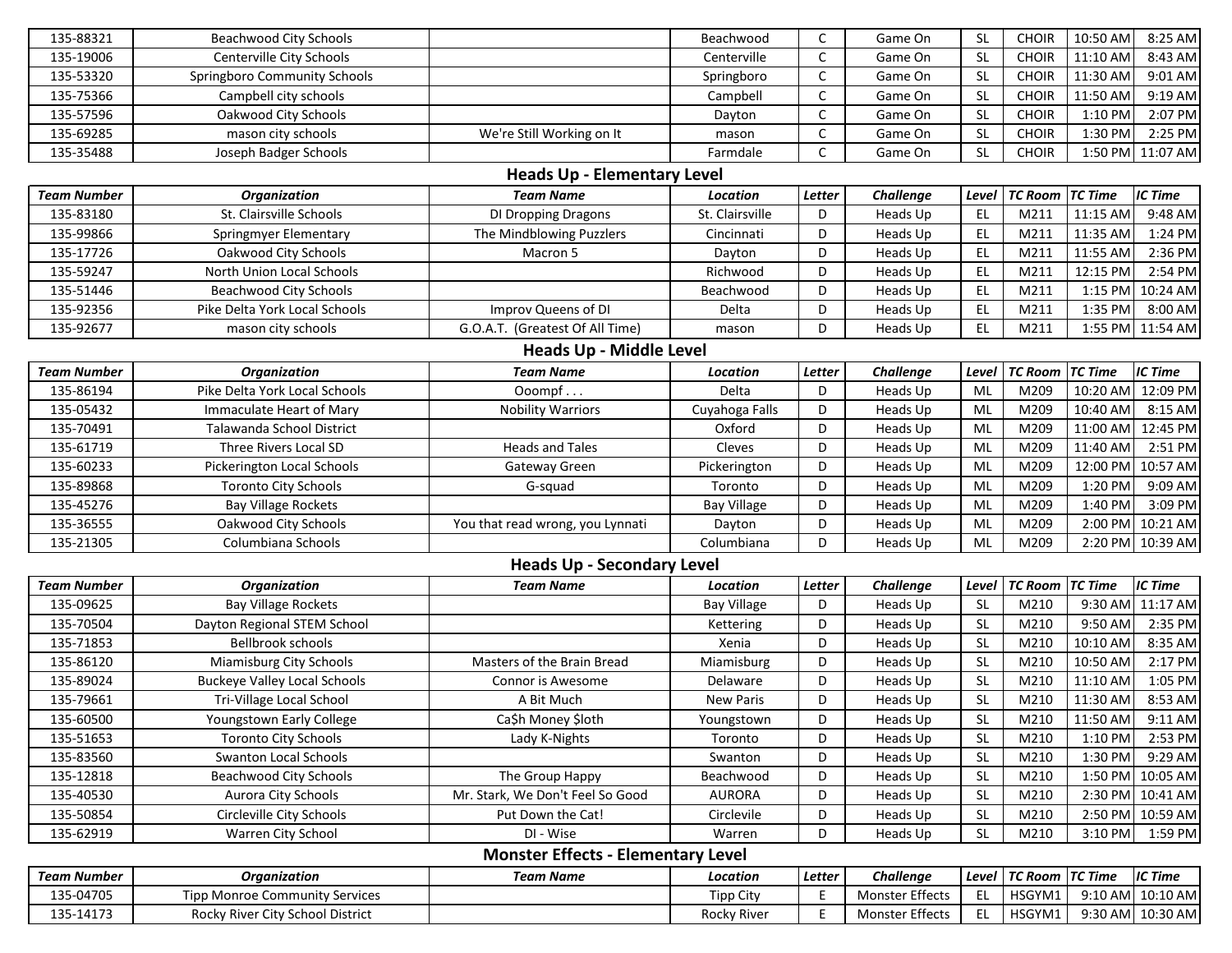| 135-14642<br>135-88835 | Hudson City Schools<br>Three Rivers Local SD            | <b>Shining Stars</b>                                   | Hudson                  | E<br>E | Monster Effects                                  | <b>EL</b><br>EL.       | HSGYM1<br>HSGYM1 | 9:50 AM<br>10:35 AM | 1:10 PM                |
|------------------------|---------------------------------------------------------|--------------------------------------------------------|-------------------------|--------|--------------------------------------------------|------------------------|------------------|---------------------|------------------------|
| 135-96283              | Three Rivers Local SD                                   | The Boneys<br><b>Cereal Solvers</b>                    | Cleves<br>Cleves        | E      | <b>Monster Effects</b><br><b>Monster Effects</b> | EL.                    | HSGYM1           | 10:50 AM            | $1:30$ PM<br>$1:50$ PM |
| 135-20480              |                                                         |                                                        |                         | E      | Monster Effects                                  | <b>EL</b>              |                  | 11:10 AM            |                        |
| 135-22334              | Sandy Valley Local Schools<br>Steubenville City SChools | <b>Cardinal Crazy Monsters</b>                         | Magnolia<br>Steubeville | E      | <b>Monster Effects</b>                           | <b>EL</b>              | HSGYM1<br>HSGYM1 | 11:30 AM            | $8:10$ AM<br>$2:10$ PM |
| 135-23980              |                                                         | Brian Koniski                                          |                         | E      | Monster Effects                                  | <b>EL</b>              | HSGYM1           | 12:50 PM            |                        |
|                        | Oakwood City Schools                                    | Monsters Inc                                           | Dayton                  | E      |                                                  |                        |                  |                     | 8:30 AM                |
| 135-24977<br>135-49349 | mason city schools                                      | The MVPs                                               | mason<br>Delta          | E      | Monster Effects<br>Monster Effects               | <b>EL</b><br><b>EL</b> | HSGYM1<br>HSGYM1 | 1:10 PM             | $8:50$ AM<br>11:10 AM  |
|                        | Pike Delta York Local Schools                           | Can't Stop Dling!                                      | Delaware                |        |                                                  |                        |                  | 1:30 PM             |                        |
| 135-63141              | <b>Buckeye Valley Local Schools</b>                     |                                                        |                         | E      | Monster Effects                                  | EL.                    | HSGYM1           | 1:50 PM             | $9:30$ AM              |
| 135-97818              | Joseph Badger Schools                                   |                                                        | Farmdale                | E      | Monster Effects                                  | <b>EL</b>              | HSGYM1           | 2:30 PM             | 11:30 AM               |
| 135-88885              | <b>Bexley City Schools</b>                              |                                                        | Montrose                | E      | Monster Effects                                  | <b>EL</b>              | HSGYM1           | 2:50 PM             | 12:50 PM               |
| 135-83396              | Oakwood City Schools                                    |                                                        | Dayton                  | E      | <b>Monster Effects</b>                           | EL.                    | HSGYM1           | 3:10 PM             | $9:50$ AM              |
|                        |                                                         | <b>Monster Effects - Middle &amp; Secondary Levels</b> |                         |        |                                                  |                        |                  |                     |                        |
| <b>Team Number</b>     | <b>Organization</b>                                     | <b>Team Name</b>                                       | Location                | Letter | Challenge                                        | Level                  | <b>TC Room</b>   | <b>TC Time</b>      | <b>IC Time</b>         |
| 135-86189              | Miamisburg City Schools                                 | D.I.-monds                                             | Miamisburg              | Ε      | <b>Monster Effects</b>                           | ML                     | HSGYM2           |                     | 9:20 AM 10:26 AM       |
| 135-94303              | Pike Delta York Local Schools                           | S.O.C.K.                                               | Delta                   | E      | <b>Monster Effects</b>                           | ML                     | HSGYM2           | 9:40 AM             | 12:32 PM               |
| 135-75145              | mason city schools                                      | Macaroni Crusaders                                     | mason                   | E      | <b>Monster Effects</b>                           | ML                     | HSGYM2           | 10:00 AM            | 11:20 AM               |
| 135-72136              | <b>Beachwood City Schools</b>                           |                                                        | Beachwood               | E      | Monster Effects                                  | ML                     | HSGYM2           | 10:20 AM            | 1:08 PM                |
| 135-70825              | Crestview Middle School                                 | Crestview Middle School                                | Columbiana              | E      | Monster Effects                                  | ML                     | HSGYM2           | 11:00 AM            | 3:14 PM                |
| 135-64714              | <b>Toronto City Schools</b>                             | The Unlikely Friends                                   | Toronto                 | E      | Monster Effects                                  | ML                     | HSGYM2           | 11:20 AM            | 2:20 PM                |
| 135-54247              | <b>Worthington Schools</b>                              | Toaster                                                | Worthington             | E      | Monster Effects                                  | ML                     | HSGYM2           | 11:40 AM            | $2:38$ PM              |
| 135-48532              | Independent                                             | D.Isco Ballsa                                          | Aurora                  | E      | Monster Effects                                  | ML                     | HSGYM2           | 1:00 PM             | 8:56 AM                |
| 135-50387              | Summit Country Day School                               | <b>Monster Hunters</b>                                 | Cincinnati              | E      | Monster Effects                                  | ML                     | HSGYM2           | 1:20 PM             | 9:32 AM                |
| 135-69346              | Warren City School                                      | <b>CELDDS</b>                                          | warren                  | E      | Monster Effects                                  | ML                     | HSGYM2           | 1:40 PM             | 2:56 PM                |
| 135-90996              | Circleville City Schools                                |                                                        | Circlevile              | E      | Monster Effects                                  | <b>SL</b>              | HSGYM2           | 2:20 PM             | 12:29 PM               |
| 135-35798              | Columbiana Schools                                      |                                                        | Columbiana              | E      | <b>Monster Effects</b>                           | <b>SL</b>              | HSGYM2           | 2:40 PM             | 12:47 PM               |
| 135-61114              | Woodridge LSD                                           | Cowmunist Moonifesto                                   | Cuyahoga Falls          | E      | <b>Monster Effects</b>                           | <b>SL</b>              | HSGYM2           | 3:00 PM             | $1:23$ PM              |
| 135-52519              | Pike Delta York Local Schools                           | My SpiDI Sense is Tingling                             | Delta                   | E      | <b>Monster Effects</b>                           | <b>SL</b>              | HSGYM2           |                     | 3:20 PM 10:23 AM       |
|                        |                                                         | <b>Escape Artists - Elementary Level</b>               |                         |        |                                                  |                        |                  |                     |                        |
| <b>Team Number</b>     | <b>Organization</b>                                     | <b>Team Name</b>                                       | Location                | Letter | Challenge                                        | Level                  | <b>TC Room</b>   | <b>TC Time</b>      | <b>IC Time</b>         |
| 135-19106              | <b>Barnesville Exempted School</b>                      |                                                        | barnesville             | PO     | <b>Escape Artists</b>                            | <b>EL</b>              | H206             | 9:20 AM             | $8:05$ AM              |
| 135-81882              | Howland LSD                                             | SOS                                                    | Warren                  | PO     | <b>Escape Artists</b>                            | $\mathsf{EL}$          | H206             | 9:40 AM             | 1:29 PM                |
| 135-85727              | Centerville City Schools                                | DI of The Dragon                                       | Centerville             | PO     | <b>Escape Artists</b>                            | $\mathsf{EL}$          | H206             | 10:20 AM            | 12:35 PM               |
| 135-80614              | Pike Delta York Local Schools                           | <b>Moving Maniacs</b>                                  | Delta                   | PO     | <b>Escape Artists</b>                            | $\mathsf{EL}$          | H206             | 10:40 AM            | 1:11 PM                |
| 135-10249              | Talawanda School District                               |                                                        | Oxford                  | PO     | <b>Escape Artists</b>                            | <b>EL</b>              | H206             | 11:00 AM            | 2:41 PM                |
| 135-32459              | Immaculate Heart of Mary                                | Narnia Narwhals                                        | Cuyahoga Falls          | PO     | <b>Escape Artists</b>                            | EL.                    | H206             | 12:20 PM            | 2:05 PM                |
| 135-17567              | <b>Beachwood City Schools</b>                           | DI <sub>5</sub>                                        | Beachwood               | PO     | <b>Escape Artists</b>                            | EL                     | H206             |                     | 12:40 PM 9:53 AM       |
| 135-46456              | <b>Fairless Elementary School</b>                       | The Team That Must Not Be Named                        | Navarre                 | PO     | <b>Escape Artists</b>                            | $\mathsf{EL}$          | H206             |                     | 1:00 PM 10:11 AM       |
| 135-63707              | Terrace Park - 5th grade Buchholz                       | Hurricane Helpers                                      | <b>Terrace Park</b>     | PO     | <b>Escape Artists</b>                            | EL.                    | H206             |                     | 1:40 PM 8:59 AM        |
| 135-34797              | <b>Troy Noon Optimists</b>                              | Pink Fluffy Unicorns                                   | Troy                    | PO     | <b>Escape Artists</b>                            | EL                     | H206             |                     | 2:00 PM 10:29 AM       |
| 135-80208              | <b>Clinton Elementary School</b>                        | Party Potatoes                                         | Columbus                | PO     | <b>Escape Artists</b>                            | EL.                    | H206             |                     | 2:20 PM 11:05 AM       |
|                        |                                                         | <b>Escape Artists - Middle Level</b>                   |                         |        |                                                  |                        |                  |                     |                        |
| <b>Team Number</b>     | <b>Organization</b>                                     | <b>Team Name</b>                                       | Location                | Letter | Challenge                                        | Level                  | <b>TC Room</b>   | <b>TC Time</b>      | <b>IC Time</b>         |
| 135-86263              | The Lewis Center                                        | <b>Helping Hands</b>                                   | Youngstown              | PO     | <b>Escape Artists</b>                            | ML                     | H204             |                     | 9:30 AM 10:44 AM       |
| 135-01174              | <b>Barberton City Schools</b>                           | The Nerd Herd                                          | Barberton, Ohio         | PO     | <b>Escape Artists</b>                            | ML                     | H204             |                     | 9:50 AM 11:02 AM       |
|                        |                                                         |                                                        |                         |        |                                                  |                        |                  |                     |                        |
| 135-20613              | <b>Bay Village Rockets</b>                              |                                                        | <b>Bay Village</b>      | PO     | <b>Escape Artists</b>                            | ML                     | H204             |                     | 10:10 AM 12:50 PM      |